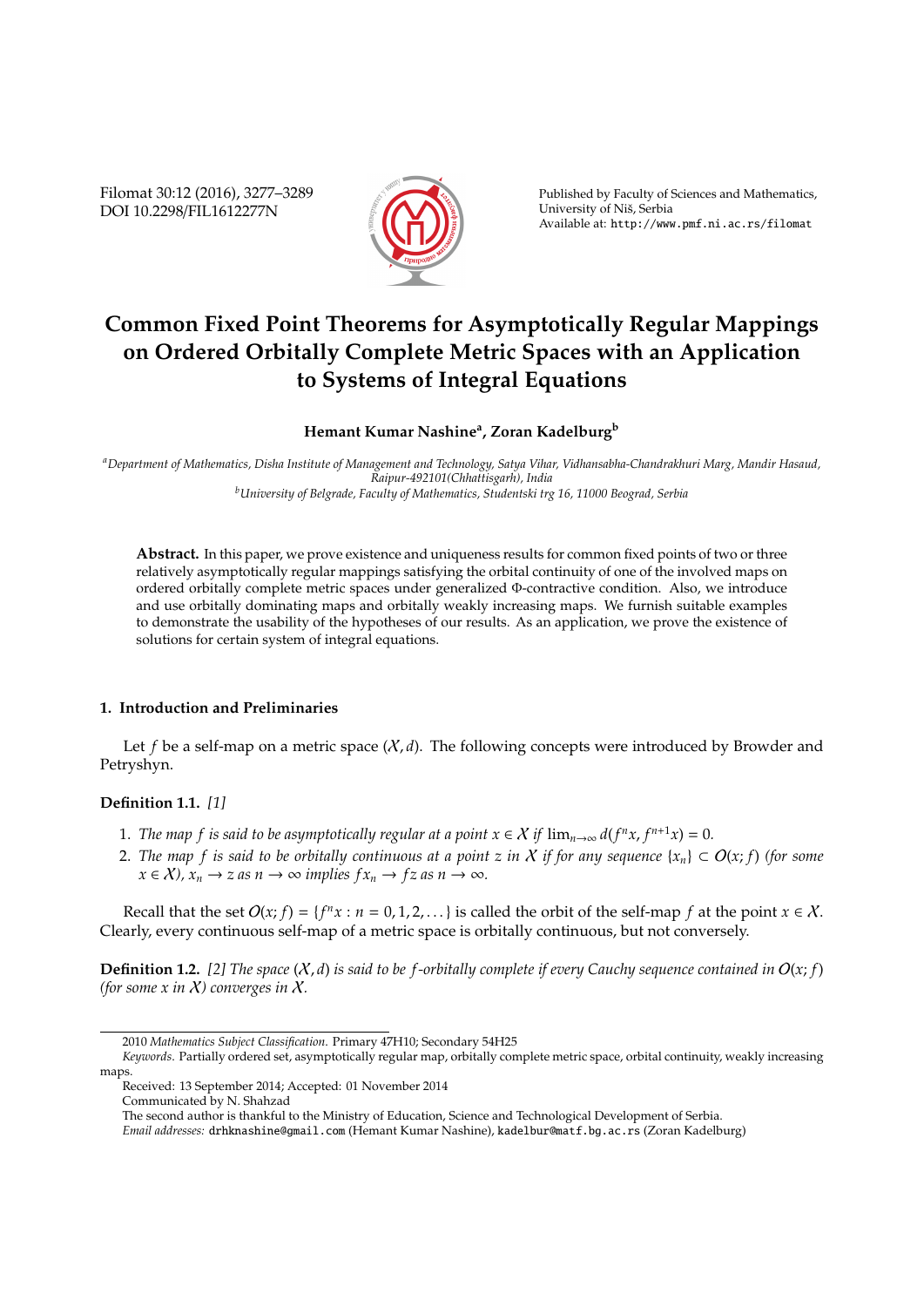Obviously, every complete metric space is *f*-orbitally complete for any *f*, but an *f*-orbitally complete metric space need not be complete.

Sastry et al. [3] extended the above concepts to two and three mappings and employed them to prove common fixed point results for commuting mappings.

**Definition 1.3.** Let  $f$ ,  $g$ ,  $h$  be three self-mappings defined on a metric space  $(X, d)$ .

- 1. If for a point  $x_0 \in X$ , there exits a sequence  $\{x_n\}$  in X such that  $hx_{2n+1} = fx_{2n}$ ,  $hx_{2n+2} = qx_{2n+1}$ ,  $n = 0, 1, 2, \ldots$ , *then the set*  $O(x_0; f, g, h) = \{hx_n : n = 1, 2, ...\}$  *is called the orbit of*  $(f, g, h)$  *at x*<sub>0</sub>.
- 2. The space  $(X, d)$  is said to be  $(f, q, h)$ -orbitally complete at  $x_0$  if every Cauchy sequence in  $O(x_0; f, q, h)$  converges *in* X*.*
- 3. *The map h is said to be (f, q, h)-orbitally continuous at*  $x_0$  *if it is continuous on*  $O(x_0; f, q, h)$ .
- 4. *The pair* (*f*, 1) *is said to be asymptotically regular (in short a.r.) with respect to h at x*<sup>0</sup> *if there exists a sequence*  $\{x_n\}$  in X such that  $hx_{2n+1} = fx_{2n}, hx_{2n+2} = qx_{2n+1}, n = 0, 1, 2, ...,$  and  $d(hx_n, hx_{n+1}) \to 0$  as  $n \to \infty$ .
- 5. *If h is the identity mapping on* X*, we omit "h" in the respective definitions.*

Starting with the results of Ran and Reurings [4] and Nieto and Rodríguez-López [5], fixed point theory has developed rapidly in metric spaces endowed with a partial ordering. Several authors obtained a lot of fixed point theorems and applied them in various situations (see, e.g.,  $[6-10]$  and the references cited therein). In particular, the following notation and definitions will be used in the sequel.

If  $(X,\leq)$  is a partially ordered set then  $x, y \in X$  are called comparable if  $x \leq y$  or  $y \leq x$  holds. A subset K of X is said to be well ordered if every two elements of K are comparable. If  $g : X \to X$  is such that, for *x*, *y* ∈ *X*, *x* ≤ *y* implies *gx* ≤ *gy*, then the mapping *g* is said to be non-decreasing.

**Definition 1.4.** *Let*  $(X, \leq)$  *be a partially ordered set and*  $f, g, h: X \to X$ *.* 

- 1. *[11] The mapping q is called dominating if*  $x \leq qx$  *for each*  $x \in \mathcal{X}$ *.*
- 2. *[12, 13] The pair*  $(f, g)$  *is called weakly increasing if*  $f x \leq g f x$  *and*  $gx \leq f gx$  *for all*  $x \in X$ *.*
- 3. *[9]* Let *h* be such that  $fX ⊆ hX$  and  $gX ⊆ hX$ , and denote  $h^{-1}(x) := {u ∈ X : hu = x}$ , for  $x ∈ X$ . We say that  $(f, q)$  *is weakly increasing with respect to h if for all*  $x \in X$ *, we have:*

$$
gx \le fy, \ \forall \ y \in h^{-1}(gx) \tag{1}
$$

*and*

$$
fx \le gy, \ \forall \ y \in h^{-1}(fx). \tag{2}
$$

- 4. *The mapping f* is called (*f*, *g*, *h*)-orbitally dominating at  $x_0 \in X$  if  $x \leq f x$  holds for  $x \in O(x_0; f, g, h)$ .
- 5. *The pair* (*f*, *q*) is orbitally (at  $x_0$ ) weakly increasing with respect to h if (1) and (2) hold for all  $x \in O(x_0; f, g, h)$ .

**Remark 1.5.** *(1) None of two weakly increasing mappings need be non-decreasing. There exist some examples to illustrate this fact in [14].*

*(2)* If h is the identity mapping ( $hx = x$  for all  $x \in X$ ), then  $(f, q)$  is weakly increasing with respect to h if and only *if f and q are weakly increasing mappings.* 

**Example 1.6.** *[11]* Let  $X = [0, 1]$  be endowed with the usual order  $\leq$ . Let  $g: X \to X$  be defined by  $gx = \sqrt[n]{x}$ . Since  $x \leq \sqrt[n]{x} = gx$  for all  $x \in \mathcal{X}$ ,  $g$  is a dominating map.

**Example 1.7.** Let  $X = [0, +\infty)$  be endowed with the usual order  $\leq$ . Define the mappings  $f, g, h : X \to X$  by

$$
gx = \begin{cases} x, & \text{if } 0 \le x < 1, \\ 0, & \text{if } 1 \le x, \end{cases} \qquad fx = \begin{cases} \sqrt{x}, & \text{if } 0 \le x < 1, \\ 0, & \text{if } 1 \le x, \end{cases} \qquad hx = \begin{cases} x^2, & \text{if } 0 \le x < 1, \\ 0, & \text{if } 1 \le x. \end{cases}
$$

Then  $(f, q)$  is weakly increasing with respect to *h*.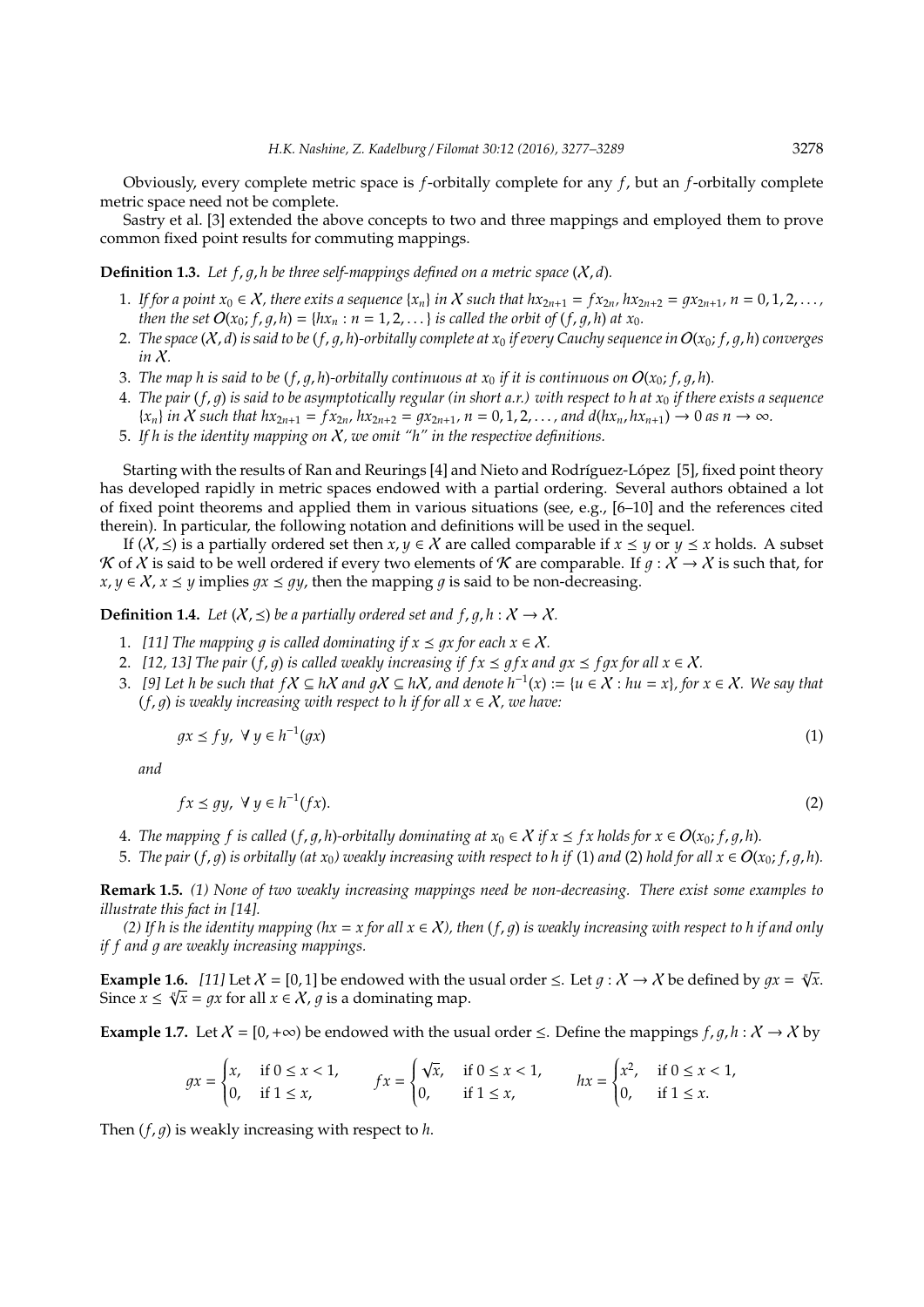**Example 1.8.** Let the set  $X = [0, +\infty)$  be equipped with the usual metric *d* and the order defined by

 $x \leq y \iff x \geq y$ .

Consider the following self-mappings on  $X$ :

$$
hx = 6x
$$
,  $fx = \begin{cases} \frac{1}{2}x, & 0 \le x \le \frac{1}{2}, \\ x, & x > \frac{1}{2}, \end{cases}$   $gx = \begin{cases} \frac{1}{3}x, & 0 \le x \le \frac{1}{3}, \\ x, & x > \frac{1}{3}. \end{cases}$ 

Take  $x_0 = \frac{1}{2}$ . It is easy to show that

$$
O(x_0; f, g, h) \subset \left\{ \frac{1}{2^k \cdot 3^l} : k, l \in \mathbb{N} \right\}.
$$

Then  $(f, g)$  is orbitally (at  $x_0 = \frac{1}{2}$ ) weakly increasing with respect to *h*.

Throughout this paper,  $(X, d, \leq)$  will be called an ordered metric space if

- (i)  $(X, d)$  is a metric space,
- (ii)  $(X,\leq)$  is a partially ordered set.

The space  $(X, d, \leq)$  will be called regular if the following hypothesis holds: if  $\{z_n\}$  is a non-decreasing sequence in X with respect to  $\leq$  such that  $z_n \to z \in X$  as  $n \to \infty$ , then  $z_n \leq z$ .

In this paper, we prove existence and uniqueness results for common fixed points of two or three relatively asymptotically regular mappings satisfying the orbital continuity of one of the involved maps on ordered orbitally complete metric spaces. The so-called generalized Φ-contractive condition is utilized, which was introduced by Pathak and Tiwari in [15]. Also, we use orbitally dominating maps and orbitally weakly increasing maps.

We furnish suitable examples to demonstrate the usability of the hypotheses of our results. Finally, we apply these results to prove the existence of solutions of a system of integral equations.

#### **2. Common Fixed Points for Relatively Orbitally Weakly Increasing Mappings**

In the rest of the paper, following [15], we denote by Φ the collection of all functions  $\varphi : [0, \infty) \to [0, \infty)$ which are upper semicontinuous from the right, non-decreasing and satisfy  $\limsup_{s\to t^+} \varphi(s) < t$ ,  $\varphi(t) < t$ , for all  $t > 0$ .

The first result of this section is the following

**Theorem 2.1.** Let  $(X, d, \leq)$  be a regular ordered metric space and let f, q and h be self-maps on X satisfying

$$
[d^{p}(fx, gy) + ad^{p}(hx, hy)]d^{p}(fx, gy)
$$
  
\n
$$
\le a \max\{d^{p}(fx, hx)d^{p}(gy, hy), d^{q}(fx, hy)d^{q'}(gy, hx)\}
$$
  
\n
$$
+ \max\{\varphi_{1}(d^{2p}(hx, hy)), \varphi_{2}(d^{r}(fx, hx)d^{r'}(gy, hy)), \varphi_{3}(d^{s}(fx, hy)d^{s'}(gy, hx)),
$$
  
\n
$$
\varphi_{4}(\frac{1}{2}[d^{l}(fx, hy)d^{l'}(fx, hx) + d^{l}(gy, hx)d^{l'}(gy, hy)]\}),
$$
\n(3)

*for all x*,  $y \in \overline{O(x_0; f, g, h)}$  *(for some x<sub>0</sub>) such that hx and hy are comparable, and some*  $\varphi_i \in \Phi$  *(i* = 1, 2, 3, 4),  $(a, p, q, q', r, r', s, s', l, l' \ge 0$  such that  $2p = q + q' = r + r' = s + s' = l + l' \le 1$ . *We assume the following hypotheses:*

*(i)* (*f, q*) *is a.r. with respect to h at some*  $x_0 \in \mathcal{X}$ *;*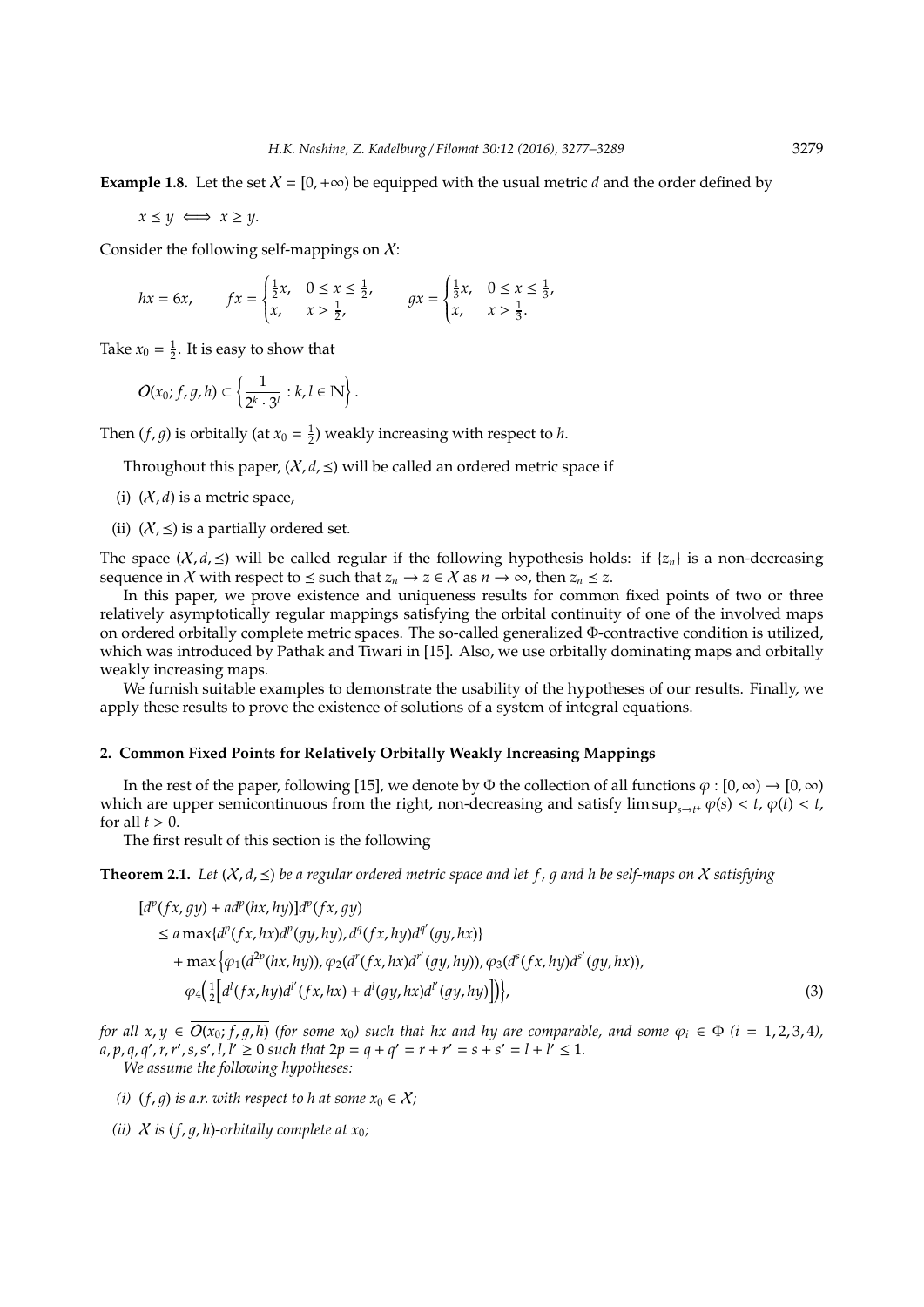- *(iii)*  $(f, q)$  *is orbitally weakly increasing with respect to h at*  $x_0$ *;*
- *(iv)*  $\alpha$  *and*  $f$  *are*  $(f, q, h)$ *-orbitally dominating maps at*  $x_0$ *;*
- (*v*) h is monotone and orbitally continuous at  $x_0$ .

*Assume either*

- *(a) f and h are compatible; or*
- *(b) q* and *h* are compatible.

*Then f, g and h have a common fixed point. Moreover, the set of common fixed points of f, g and h in*  $\overline{O(x_0; f, q, h)}$  *is well ordered if and only if it is a singleton.*

Recall that the mappings *f* and *h* are said to be compatible if  $\lim_{n\to\infty} d(fhx_n,hfx_n) = 0$ , whenever  $\{x_n\}$  is a sequence in X such that  $\lim_{n\to\infty} f x_n = \lim_{n\to\infty} h x_n$ .

*Proof.* Since  $(f, g)$  is a.r. with respect to *h* at  $x_0$  in X, there exists a sequence  $\{x_n\}$  in X such that

$$
hx_{2n+1} = fx_{2n}, \qquad hx_{2n+2} = gx_{2n+1}, \qquad \forall n \in \mathbb{N}_0 = \{0, 1, 2, \ldots\},
$$
 (4)

and

$$
\lim_{n \to \infty} d(hx_n, hx_{n+1}) = 0 \tag{5}
$$

holds. We claim that

$$
hx_n \le hx_{n+1}, \ \forall \, n \in \mathbb{N}_0. \tag{6}
$$

To this aim, we will use the increasing property with respect to *h* satisfied by the pair  $(f, g)$ . From (4), we have

$$
hx_1 = fx_0 \le gy, \ \forall \ y \in h^{-1}(fx_0).
$$

Since  $hx_1 = fx_0$ , then  $x_1 \in h^{-1}(fx_0)$ , and we get

$$
hx_1 = fx_0 \le gx_1 = hx_2.
$$

Again,

$$
hx_2 = gx_1 \le fy, \ \forall \ y \in h^{-1}(gx_1).
$$

Since  $x_2 \in h^{-1}(gx_1)$ , we get

$$
hx_2 = gx_1 \leq fx_2 = hx_3.
$$

Hence, by induction, (6) holds. Therefore, we can apply (3) for  $x = x_p$  and  $y = x_q$  for all p and q.

Now, we assert that  $\{hx_n\}$  is a Cauchy sequence in the metric space  $O(x_0; f, g, h)$ . We proceed by negation and suppose that  $\{hx_{2n}\}$  is not Cauchy. Then, there exists  $\varepsilon > 0$  for which we can find two sequences of positive integers {*m*(*k*)} and {*n*(*k*)} such that for all positive integers *k*,

$$
n(k) > m(k) > k, \ d(hx_{2m(k)}, hx_{2n(k)}) \ge \varepsilon, \ d(hx_{2m(k)}, hx_{2n(k)-2}) < \varepsilon.
$$
 (7)

From (7) and using the triangular inequality, we get

 $\varepsilon \leq d(hx_{2m(k)}, hx_{2n(k)})$ ≤ *d*(*hx*2*m*(*k*) , *hx*2*n*(*k*)−2) + *d*(*hx*2*n*(*k*)−2, *hx*2*n*(*k*)−1) + *d*(*hx*2*n*(*k*)−1, *hx*2*n*(*k*))  $<\varepsilon + d(hx_{2n(k)-2}, hx_{2n(k)-1}) + d(hx_{2n(k)-1}, hx_{2n(k)}).$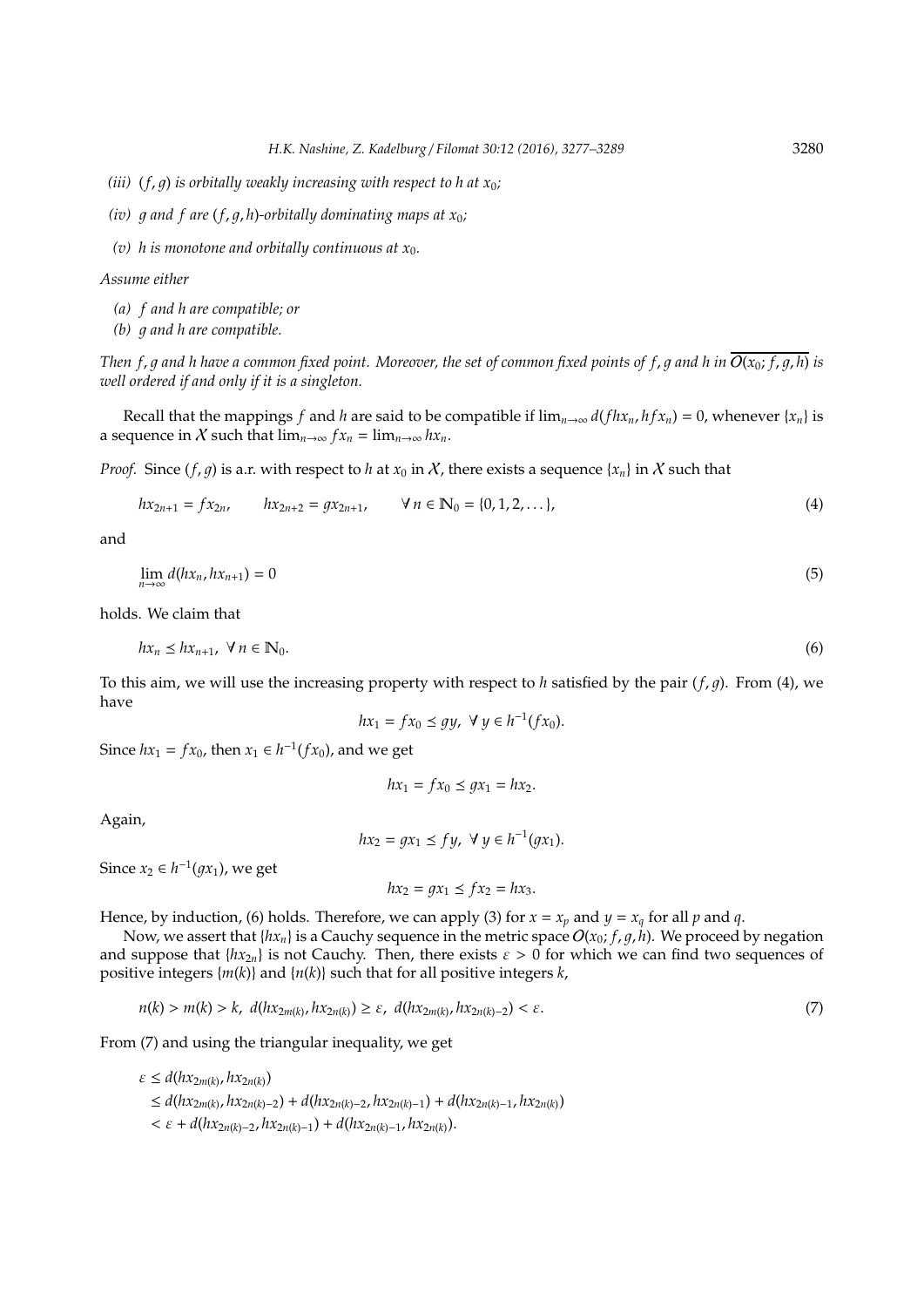Letting  $k \to \infty$  in the above inequality and using (5), we obtain

$$
\lim_{k \to \infty} d(hx_{2m(k)}, hx_{2n(k)}) = \varepsilon. \tag{8}
$$

By making use of the triangle inequalities, for  $\rho \in [0, 1]$ , we have

$$
\begin{aligned} d^{\rho}(hx_{2m(k)+2},hx_{2n(k)+1}) &\leq d^{\rho}(hx_{2m(k)+2},hx_{2m(k)+1}) + d^{\rho}(hx_{2m(k)+1},hx_{2m(k)}) \\&+ d^{\rho}(hx_{2m(k)},hx_{2n(k)}) + d^{\rho}(hx_{2n(k)},hx_{2n(k)+1}), \end{aligned}
$$

i.e., denoting  $d_i := d(hx_i, hx_{i-1})$ ,

$$
d^\rho(hx_{2m(k)+2},hx_{2n(k)+1})-d^\rho(hx_{2m(k)},hx_{2n(k)})\leq d^\rho_{2m(k)+2}+d^\rho_{2m(k)+1}+d^\rho_{2n(k)+1},
$$

and

$$
d^{\rho}(hx_{2m(k)},hx_{2n(k)}) \leq d^{\rho}(hx_{2m(k)},hx_{2m(k)+1}) + d^{\rho}(hx_{2m(k)+1},hx_{2m(k)+2}) + d^{\rho}(hx_{2m(k)+2},hx_{2n(k)+1}) + d^{\rho}(hx_{2n(k)+1},hx_{2n(k)}),
$$

i.e.,

$$
d^{\rho}\big(hx_{2m(k)},hx_{2n(k)}\big)-d^{\rho}\big(hx_{2m(k)+2},hx_{2n(k)+1}\big)\leq d^{\rho}_{2m(k)+1}+d^{\rho}_{2m(k)+2}+d^{\rho}_{2n(k)+1}.
$$

Thus, we obtain

$$
|d^{\rho}(hx_{2m(k)},hx_{2n(k)}) - d^{\rho}(hx_{2m(k)+2},hx_{2n(k)+1})| \leq d^{\rho}_{2m(k)+1} + d^{\rho}_{2m(k)+2} + d^{\rho}_{2n(k)+1}.
$$
\n(9)

Similarly we have

$$
|d^{\rho}(hx_{2m(k)+1}, hx_{2n(k)}) - d^{\rho}(hx_{2n(k)}, hx_{2m(k)})| \leq d^{\rho}_{2m(k)+1'}
$$
\n(10)

$$
|d^{\rho}(hx_{2m(k)+1}, hx_{2n(k)+1}) - d^{\rho}(hx_{2n(k)}, hx_{2m(k)})| \leq d^{\rho}_{2n(k)+1} + d^{\rho}_{2m(k)+1'}
$$
\n(11)

and

$$
|d^{\rho}(hx_{2m(k)+2}, hx_{2n(k)}) - d^{\rho}(hx_{2n(k)}, hx_{2m(k)})| \leq d^{\rho}_{2m(k)+1} + d^{\rho}_{2m(k)+2}.
$$
\n(12)

Using relations  $(5)$ ,  $(9)$ – $(12)$ , we have

$$
\lim_{k \to \infty} d^{\rho}(hx_{2m(k)+2}, hx_{2n(k)+1}) = \lim_{k \to \infty} d^{\rho}(hx_{2m(k)+1}, hx_{2n(k)}) = \lim_{k \to \infty} d^{\rho}(hx_{2m(k)+1}, hx_{2n(k)+1})
$$
\n
$$
= \lim_{k \to \infty} d^{\rho}(hx_{2m(k)+2}, hx_{2n(k)}) = \epsilon.
$$
\n(13)

Now, using (3) with  $x = x_{2m(k)+2}$  and  $y = x_{2n(k)+1}$ , we obtain

 $[d^{p}(fx_{2m(k)+2}, gx_{2n(k)+1}) + ad^{p}(hx_{2m(k)+2}, hx_{2n(k)+1})]d^{p}(fx_{2m(k)+2}, gx_{2n(k)+1})$  $\leq a \max\{d^p(fx_{2m(k)+2},hx_{2m(k)+2})d^p(gx_{2n(k)+1},hx_{2n(k)+1}),d^q(fx_{2m(k)+2},hx_{2n(k)+1})d^{q'}(gx_{2n(k)+1},hx_{2m(k)+2})\}$ + max{ $\varphi_1(d^{2p}(hx_{2m(k)+2},hx_{2n(k)+1})), \varphi_2(d^r(fx_{2m(k)+2},hx_{2m(k)+2})d^{r'}(hx_{2n(k)+1},hx_{2n(k)+1})),$  $\varphi_3(d^s(fx_{2m(k)+2}, hx_{2n(k)+1})d^{s'}(gx_{2n(k)+1}, hx_{2m(k)+2})),$  $\varphi_4(\frac{1}{2})$  $\frac{1}{2}[d^{l}(fx_{2m(k)+2},hx_{2n(k)+1})d^{l'}(fx_{2m(k)+2},hx_{2m(k)+2})+d^{l}(gx_{2n(k)+1},hx_{2m(k)+2})d^{l'}(gx_{2n(k)+1},hx_{2n(k)+1})])\},$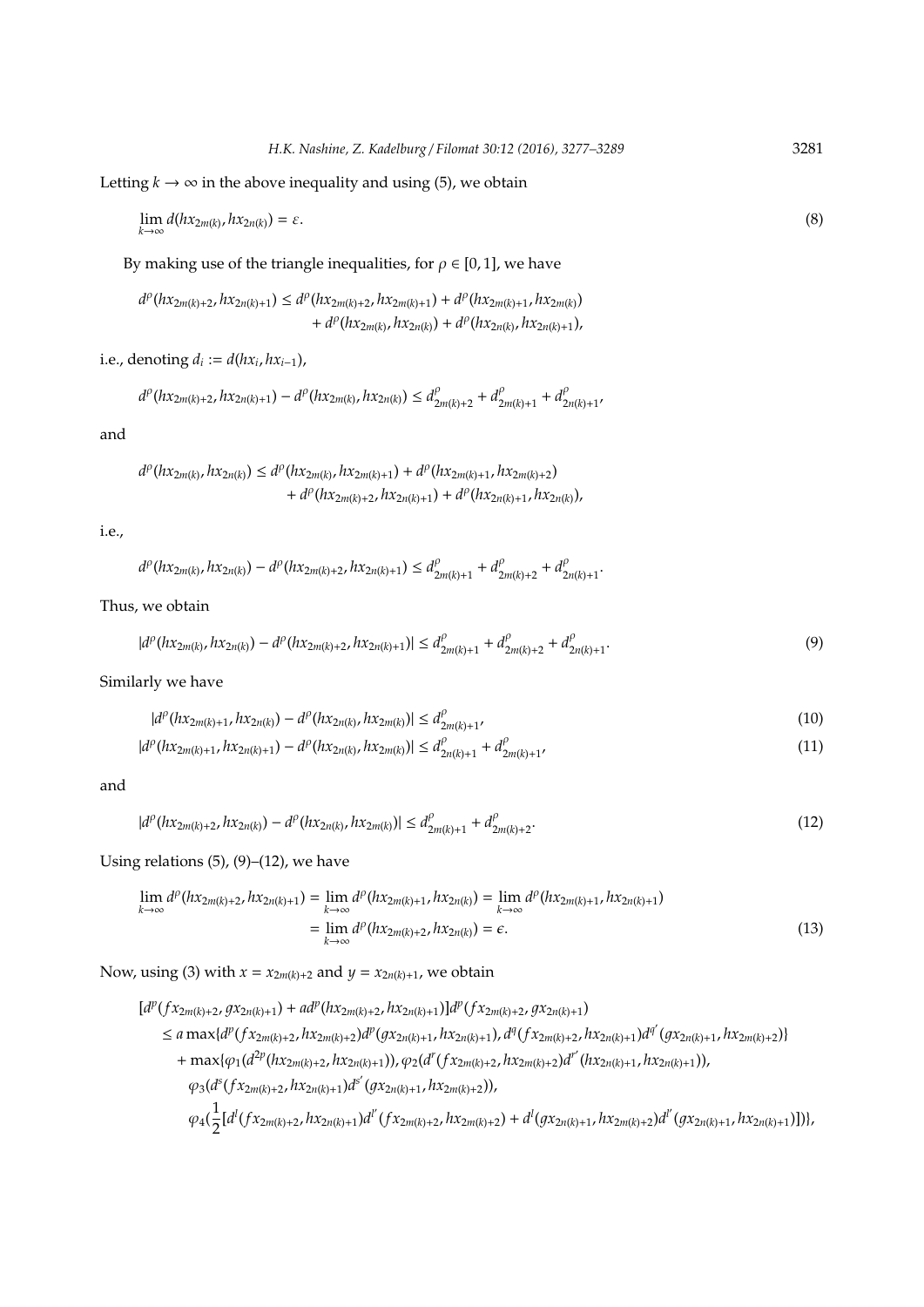i.e.,

 $\left[d^p(hx_{2m(k)+2},hx_{2n(k)+1})+ad^p(hx_{2m(k)+1},hx_{2n(k)})\right]d^p(hx_{2m(k)+2},hx_{2n(k)+1})$ 

- $\leq a \max\{d^p(hx_{2m(k)+2},hx_{2m(k)+1})d^p(hx_{2n(k)+1},hx_{2n(k)})$ ,  $d^q(hx_{2m(k)+2},hx_{2n(k)+1})d^{q'}(hx_{2n(k)+1},hx_{2m(k)+1})\}$
- + max  $\left\{\varphi_{1}(d^{2p}(hx_{2m(k)+1},hx_{2n(k)})),\varphi_{2}(d^{r}(hx_{2m(k)+2},hx_{2m(k)+1})d^{r'}(hx_{2n(k)+1},hx_{2n(k)})),\right\}$

 $\varphi_3(d^s(hx_{2m(k)+2}, hx_{2n(k)})d^{s'}(hx_{2n(k)+1}, hx_{2m(k)+1})),$ 

$$
\varphi_{4}\Big(\frac{1}{2}\Big[d^{l}(hx_{2m(k)+2},hx_{2n(k)})d^{l'}(hx_{2m(k)+2},hx_{2m(k)+1})+d^{l}(hx_{2n(k)+1},hx_{2m(k)+1})d^{l'}(hx_{2n(k)+1},hx_{2n(k)})\Big]\Big)\Big\}.
$$

Passing to the limit as  $k \to \infty$  and using (5), (8) and (13) and the fact that  $\varphi_i \in \Phi$  (*i* = 1, 2, 3, 4), we have

$$
\epsilon^{2p} + a\epsilon^{2p} \le a\epsilon^{q+q'} + \max\{\varphi_1(\epsilon^{2p}), \varphi_2(0), \varphi_3(\epsilon^{s+s'}), \varphi_4(0)\},\
$$

i.e.,

 $\epsilon^{2p} \le \max{\{\varphi_1(\epsilon^{2p}), \varphi_2(0), \varphi_3(\epsilon^{s+s'}), \varphi_4(0)\}},$ 

i.e.,

$$
\epsilon^{2p} \le \varphi(\epsilon^{2p}) < \epsilon^{2p},
$$

a contradiction. Hence,  $\{hx_{2n}\}$  is a Cauchy sequence in X. This proves that  $\{hx_n\}$  is a Cauchy sequence in  $O(x_0; f, g, h)$ . Since X is  $(f, g, h)$ -orbitally complete at  $x_0$ , there exists some  $z \in X$  such that

$$
hx_n \to z \text{ as } n \to \infty. \tag{14}
$$

We will prove that *z* is a common fixed point of the three mappings  $f$ ,  $g$  and  $h$ .

We have

$$
fx_{2n} = hx_{2n+1} \to z \text{ as } n \to \infty
$$
\n<sup>(15)</sup>

and

$$
gx_{2n+1} = hx_{2n+2} \to z \text{ as } n \to \infty. \tag{16}
$$

Suppose that (a) holds, i.e., *f* and *h* are compatible. Then, using condition (v),

$$
\lim_{n \to \infty} f h x_{2n+2} = \lim_{n \to \infty} h f x_{2n+2} = h z.
$$
\n(17)

From (14) and the orbitally continuity of *h*, we have also

$$
h(hx_n) \to hz \text{ as } n \to \infty. \tag{18}
$$

Now, using (iv),  $x_{2n+1} \leq qx_{2n+1} = hx_{2n+2}$  and since *h* is monotone,  $hx_{2n+1}$  and  $hhx_{2n+2}$  are comparable. Thus, we can apply (3) to obtain

$$
[d^{p}(fhx_{2n+2}, gx_{2n+1}) + ad^{p}(hhx_{2n+2}, hx_{2n+1})]d^{p}(fhx_{2n+2}, gx_{2n+1})
$$
  
\n
$$
\le a \max\{d^{p}(fhx_{2n+2}, hhx_{2n+2})d^{p}(gx_{2n+1}, hx_{2n+1}), d^{q}(fhx_{2n+2}, hx_{2n+1})d^{q'}(gx_{2n+1}, hhx_{2n+2})\}
$$
  
\n
$$
+ \max\{\varphi_{1}(d^{2p}(hhx_{2n+2}, hx_{2n+1})), \varphi_{2}(d^{r}(fhx_{2n+2}, hhx_{2n+2})d^{r'}(gx_{2n+1}, hx_{2n+1})),
$$
  
\n
$$
\varphi_{3}(d^{s}(fhx_{2n+2}, hx_{2n+1})d^{s'}(gx_{2n+1}, hhx_{2n+2}))
$$
  
\n
$$
\varphi_{4}(\frac{1}{2}[d^{l}(fhx_{2n+2}, hx_{2n+1})d^{l'}(fhx_{2n+2}, hhx_{2n+2}) + d^{l}(gx_{2n+1}, hhx_{2n+2})d^{l'}(gx_{2n+1}, hx_{2n+1})]\}.
$$
  
\n(19)

io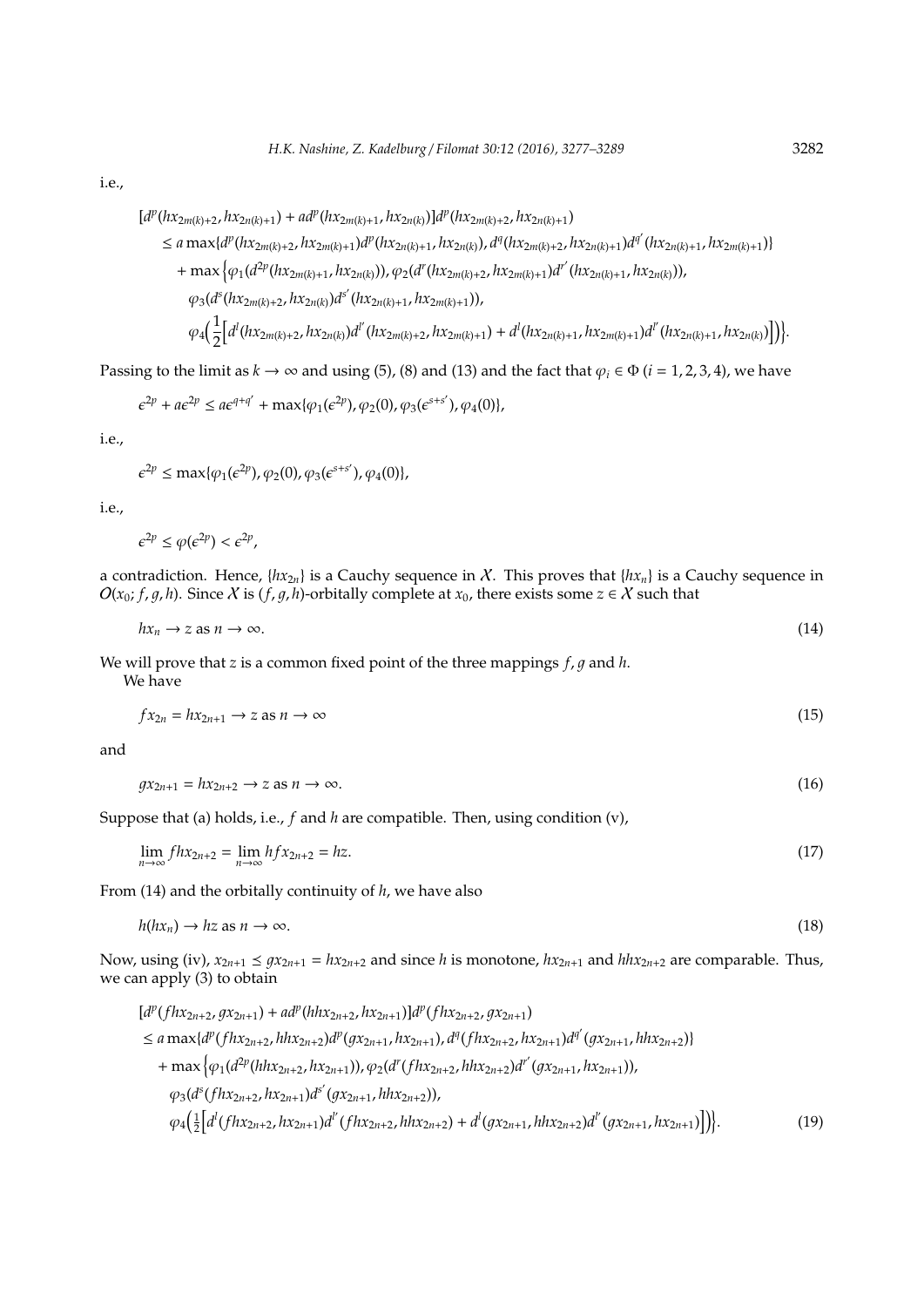Passing to the limit as  $n \to \infty$  in (19), using (14)–(18), we obtain

$$
d^{2p}(hz, z) \le ad^{q+q'}(z, hz) + \max\{\varphi_1(d^{2p}(hz, z)), \varphi_2(0), \varphi_3(d^{s+s'}(z, hz)), \varphi_4(0)\}\
$$

i.e.,

$$
d^{2p}(hz, z) \le \frac{a}{(1+a)} d^{2p}(z, hz) + \frac{1}{(1+a)} \varphi(d^{2p}(hz, z))
$$

 $d^{2p}(hz, z) < d^{2p}(hz, z)$ 

that is

$$
f_{\rm{max}}
$$

unless

$$
hz = z.\tag{20}
$$

Now,  $x_{2n+1} \leq qx_{2n+1}$  and  $qx_{2n+1} \to z$  as  $n \to \infty$ , so by the assumption we have  $x_{2n+1} \leq z$  and  $hx_{2n+1}$  and  $hx_{2n+1}$ are comparable. Hence (3) gives

$$
[d^{p}(fz, gx_{2n+1}) + ad^{p}(hz, hx_{2n+1})]d^{p}(fz, gx_{2n+1})
$$
  
\n
$$
\le a \max\{d^{p}(fz, hz)d^{p}(gx_{2n+1}, hx_{2n+1}), d^{q}(fz, hx_{2n+1})d^{q'}(gx_{2n+1}, hz)\}
$$
  
\n
$$
+ \max\{\varphi_{1}(d^{2p}(hz, hx_{2n+1})), \varphi_{2}(d^{r}(fz, hz)d^{r'}(gx_{2n+1}, hx_{2n+1})), \varphi_{3}(d^{3}(fz, hx_{2n+1})d^{s'}(gx_{2n+1}, hz)),
$$
  
\n
$$
\varphi_{4}(\frac{1}{2}[d^{l}(fz, hx_{2n+1})d^{l'}(fz, hz) + d^{l}(gx_{2n+1}, hz)d^{l'}(gx_{2n+1}, hx_{2n+1})]\}),
$$

Passing to the limit as  $n \to \infty$  in the above inequality and using (20), it follows that

$$
d^{2p}(fz,z)\leq \max\{\varphi_1(0),\varphi_2(0),\varphi_3(0),\varphi_4(\tfrac{1}{2}d^{l+l'}(fz,z))\}
$$

which holds unless

$$
fz = z.\tag{21}
$$

Similarly,  $x_{2n} \leq fx_{2n}$  and  $fx_{2n} \to z$  as  $n \to \infty$ , implies that  $x_{2n} \leq z$ , hence  $hx_{2n}$  and  $hz$  are comparable. From (3) we get

$$
[d^{p}(fx_{2n},gz) + ad^{p}(hx_{2n},hz)]d^{p}(fx_{2n},gz)
$$
  
\n
$$
\le a \max\{d^{p}(fx_{2n},hx_{2n})d^{p}(gz,hz), d^{q}(fx_{2n},hz)d^{q'}(gz,hx_{2n})\}
$$
  
\n
$$
+ \max\{\varphi_{1}(d^{2p}(hx_{2n},hz)), \varphi_{2}(d^{r}(fx_{2n},hx_{2n})d^{r'}(gz,hz)), \varphi_{3}(d^{s}(fx_{2n},hz)d^{s'}(gz,hx_{2n})),
$$
  
\n
$$
\varphi_{4}\left(\frac{1}{2}\left[d^{l}(fx_{2n},hz)d^{l'}(fx_{2n},hx_{2n}) + d^{l}(gz,hx_{2n})d^{l'}(gz,hz)\right]\right)\}.
$$

Passing to the limit as  $n \rightarrow \infty$ , we have

$$
d^{2p}(z,gz)\leq \max\{\varphi_1(0),\varphi_2(0),\varphi_3(0),\varphi_4(\tfrac{1}{2}d^{l+l'}(gz,z))\}
$$

which gives that

$$
z = gz.\tag{22}
$$

Therefore,  $fz = qz = hz = z$ , hence *z* is a common fixed point of  $f, q$  and  $h$ .

Similarly, the result follows when condition (b) holds.

Now, suppose that the set of common fixed points of  $f$ ,  $g$  and  $h$  in  $\overline{O(x_0; f, g, h)}$  is well ordered. We claim that there is a unique common fixed point of *f*, *g* and *h* in  $\overline{O(x_0; f, g, h)}$ . Assume to the contrary that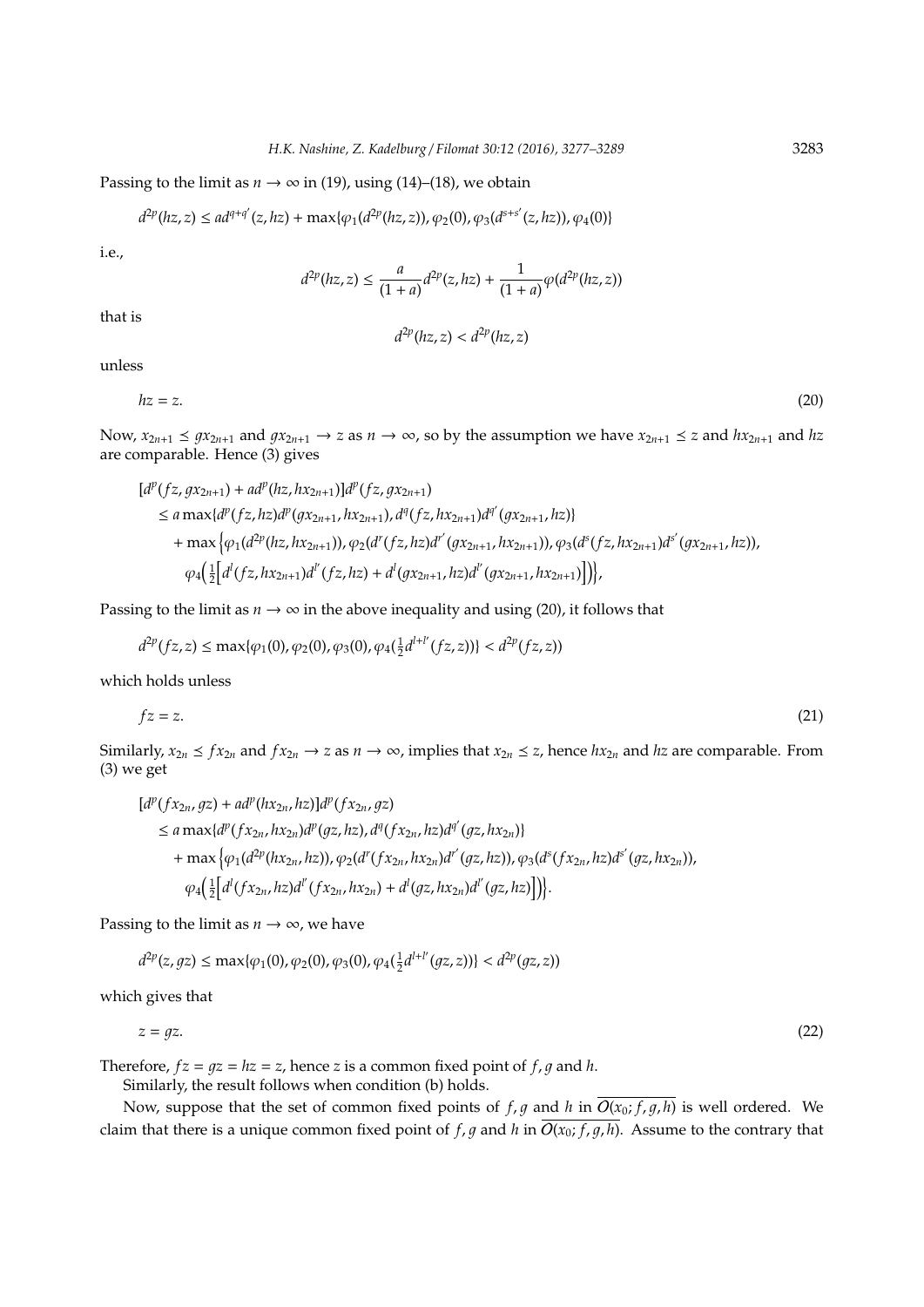*fu* =  $qu = hu = u$  and  $fv = qv = hv = v$  but  $u \neq v$ . By supposition, we can replace *x* by *u* and *y* by *v* in (3) to obtain

$$
[d^p(fu, gv) + ad^p(hu, hv)]d^p(fu, gv)
$$
  
\n
$$
\le a \max\{d^p(fu, hu)d^p(gv, hv), d^q(fu, hv)d^{q'}(gv, hu)\}
$$
  
\n
$$
+ \max\{\varphi_1(d^{2p}(hu, hv)), \varphi_2(d^r(fu, hu)d^{r'}(gv, hv)), \varphi_3(d^s(fu, hv)d^{s'}(gv, hu)),
$$
  
\n
$$
\varphi_4\left(\frac{1}{2}\left[d^l(fu, hv)d^{l'}(fu, hu) + d^l(gv, hu)d^{l'}(gv, hv)\right]\right)\},
$$

that is

$$
(1+a)d^{2p}(u,v) \le ad^{q+q'}(u,v) + \max\{\varphi_1(d^{2p}(u,v)), \varphi_2(0), \varphi_3(d^{s+s'}(u,v)), \varphi_4(0)\}\
$$

i.e.,

$$
d^{2p}(u,v) \leq \frac{a}{1+a}d^{q+q'}(u,v) + \frac{1}{1+a}\varphi(d^{2p}(u,v)) < d^{2p}(u,v)
$$

a contradiction. Hence,  $u = v$ . The converse is trivial.  $\square$ 

**Remark 2.2.** *It was shown by examples in [16] that (in similar situations):*

(1) if the contractive condition is satisfied just on  $O(x_0; f, g, h)$ , there might not exist a (common) fixed point; *(2) under the given hypotheses (common) fixed point might not be unique in the whole space* X*.*

*2.1. Some special cases*

The following are some consequences of the main result. If  $h =$  identity mapping in Theorem 2.1, we have the following result.

**Corollary 2.3.** Let  $(X, d, \leq)$  be a regular ordered metric space and let q and f be self-maps on X satisfying

$$
[d^{p}(fx, gy) + ad^{p}(x, y)]d^{p}(fx, gy)
$$
  
\n
$$
\le a \max\{d^{p}(fx, x)d^{p}(gy, y), d^{q}(fx, y)d^{q'}(gy, x)\}
$$
  
\n
$$
+ \max\{\varphi_{1}(d^{2p}(x, y)), \varphi_{2}(d^{r}(fx, x)d^{r'}(gy, y)), \varphi_{3}(d^{5}(fx, y)d^{5'}(gy, x)),
$$
  
\n
$$
\varphi_{4}(\frac{1}{2}[d^{l}(fx, y)d^{l'}(fx, x) + d^{l}(gy, x)d^{l'}(gy, y)]\}),
$$

*for all x, y*  $\in$   $\overline{O(x_0; f, g)}$  *(for some x<sub>0</sub>) such that x and y are comparable, and some*  $\varphi_i \in \Phi$  *(i = 1,2,3,4),*  $a, p, q, q', r, r', s, s', l, l' \ge 0$  such that  $2p = q + q' = r + r' = s + s' = l + l' \le 1$ . *We assume the following hypotheses:*

- *(i)*  $(f, q)$  *is a.r. at some point*  $x_0 \in \mathcal{X}$ *;*
- *(ii)*  $X$  *is*  $(f, g)$ *-orbitally complete at*  $x_0$ *;*
- *(iii)*  $q$  and  $f$  are orbitally weakly increasing at  $x_0$ ;
- *(iv)*  $q$  and  $f$  are  $(f, q)$ -orbitally dominating maps at  $x_0$ .

*Then* g and f have a common fixed point. Moreover, the set of common fixed points of g and f in  $\overline{O(x_0; f, g)}$  is *well ordered if and only if it is a singleton.*

If  $f = q$  in Theorem 2.1, we have the following result.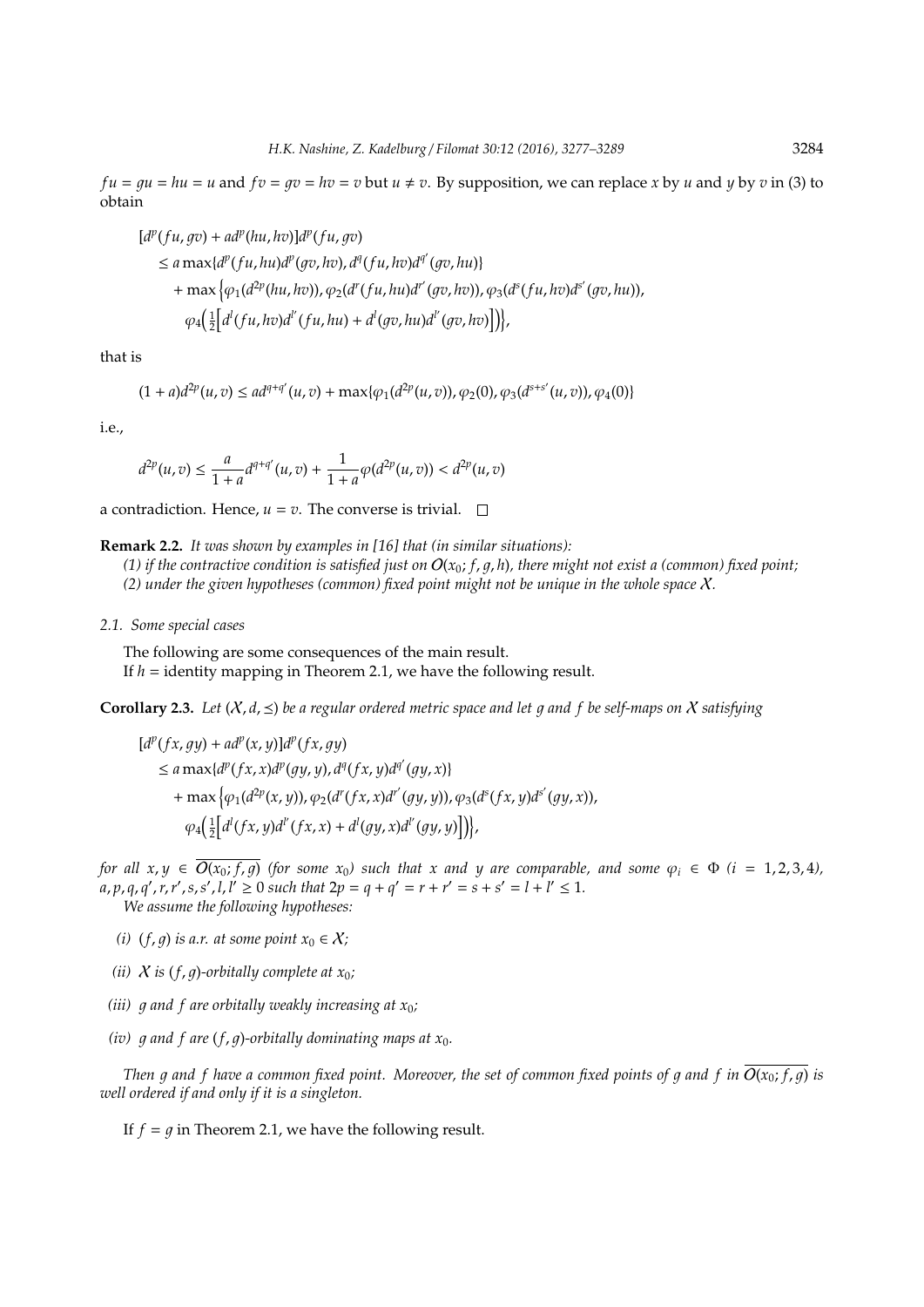**Corollary 2.4.** Let  $(X, d, \leq)$  be a regular ordered metric space and let q and h be self-maps on X satisfying

- $[d^p(gx, gy) + ad^p(hx, hy)]d^p(gx, gy)$ 
	- $\leq a \max\{d^p(gx,hx)d^p(gy,hy), d^q(gx,hy)d^{q'}(gy,hx)\}$

+ max  $\Big\{\varphi_{1}(d^{2p}(hx,hy)),\varphi_{2}(d^{r}(gx,hx)d^{r^{\prime}}(gy,hy)),\varphi_{3}(d^{s}(gx,hy)d^{s^{\prime}}(gy,hx)),$ 

 $\varphi_4\left(\frac{1}{2}\left[d^l(gx, hy)d^{l'}(gx, hx) + d^l(gy, hx)d^{l'}(gy, hy)\right]\right),$ 

*for all x, y*  $\in \overline{O(x_0; q, h)}$  *(for some x<sub>0</sub>) such that hx and hy are comparable, and some*  $\varphi_i \in \Phi$  *(i = 1, 2, 3, 4),*  $a, p, q, q', r, r', s, s', l, l' \ge 0$  such that  $2p = q + q' = r + r' = s + s' = l + l' \le 1$ . *We assume the following hypotheses:*

- *(i) q is a.r. with respect to h at*  $x_0 \in X$ *;*
- *(ii)*  $X$  *is*  $(q, h)$ -orbitally complete at  $x_0$ *;*
- *(iii)*  $q$  *is orbitally weakly increasing with respect to h at*  $x_0$ *;*
- *(iv) q is a (q, h)-orbitally dominating map at*  $x_0$ *;*
- (*v*) h is monotone and orbitally continuous at  $x_0$ .

*Then* q and h have a common fixed point. Moreover, the set of common fixed points of q and h in  $\overline{O(x_0; q, h)}$  is well *ordered if and only if it is a singleton.*

If *h* = identity mapping in the Corollary 2.4, we have the following result.

**Corollary 2.5.** Let  $(X, d, \leq)$  be a regular ordered metric space and let q be a self-map on X satisfying for all  $x, y \in \overline{O(x_0; q)}$  *such that x and y are comparable,* 

$$
[d^{p}(gx, gy) + ad^{p}(x, y)]d^{p}(gx, gy)
$$
  
\n
$$
\le a \max\{d^{p}(gx, x)d^{p}(gy, y), d^{q}(gx, y)d^{q'}(gy, x)\}
$$
  
\n
$$
+ \max\{\varphi_{1}(d^{2p}(x, y)), \varphi_{2}(d^{r}(gx, x)d^{r'}(gy, y)), \varphi_{3}(d^{s}(gx, y)d^{s'}(gy, x)),
$$
  
\n
$$
\varphi_{4}(\frac{1}{2}[d^{l}(gx, y)d^{l'}(gx, x) + d^{l}(gy, x)d^{l'}(gy, y)]\}),
$$

for some  $\varphi_i \in \Phi$  ( $i = 1, 2, 3, 4$ ),  $a, p, q, q', r, r', s, s', l, l' \ge 0$  such that  $2p = q + q' = r + r' = s + s' = l + l' \le 1$ . *We assume the following hypotheses:*

- *(i) q is a.r. at some point*  $x_0$  *of*  $X$ *;*
- *(ii)*  $X$  *is q-orbitally complete at*  $x_0$ *;*
- *(iii)*  $qx \leq q(qx)$  *for all*  $x \in O(q; x_0)$ *;*
- *(iv)*  $q$  *is an orbitally dominating map at*  $x_0$ *.*

*Then* q has a fixed point. Moreover, the set of fixed points of q in  $\overline{O(x_0; q)}$  is well ordered if and only if it is a singleton.

If *a* = 0 in Theorem 2.1, we have the following consequence.

**Theorem 2.6.** *Let*  $(X, d, \leq)$  *be a regular ordered metric space and let f, q and h be self-maps on* X *satisfying* 

$$
d^{2p}(fx, gy) \le \max\left\{\varphi_1(d^{2p}(hx, hy)), \varphi_2(d^r(fx, hx)d^{r'}(gy, hy)), \varphi_3(d^s(fx, hy)d^{s'}(gy, hx)), \varphi_4\left(\frac{1}{2}\left[d^l(fx, hy)d^{l'}(fx, hx) + d^l(gy, hx)d^{l'}(gy, hy)\right]\right)\right\},\tag{23}
$$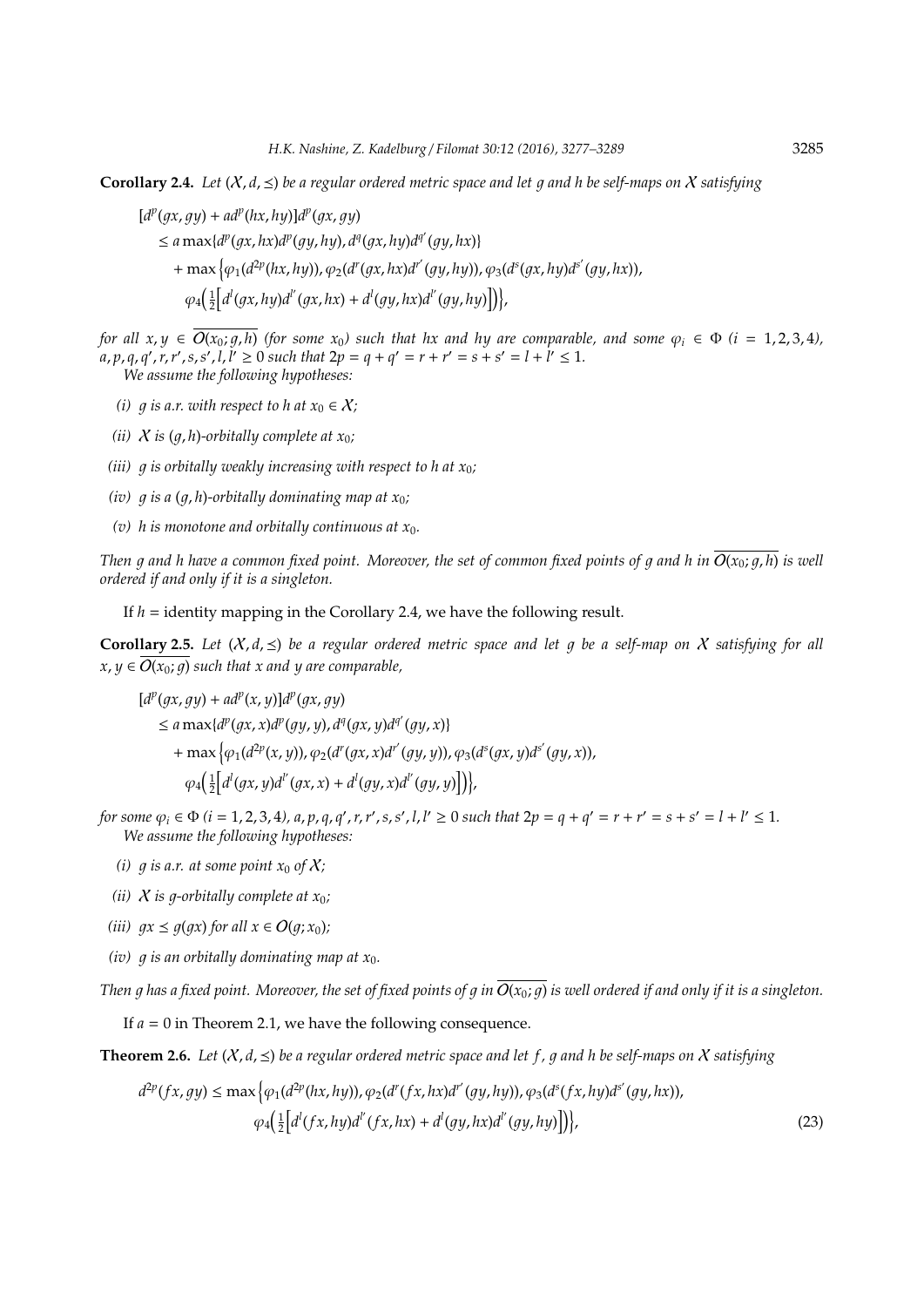*for all*  $x, y \in \overline{O(x_0; f, q, h)}$  *(for some*  $x_0$ *) such that hx and hy are comparable, and some*  $\varphi_i \in \Phi$  *(i* = 1, 2, 3, 4),  $p, r, r', s, s', l, l' \ge 0$  such that  $2p = r + r' = s + s' = l + l' \le 1$ . Suppose that the conditions (i)–(v) and (a) or (b) of *Theorem 2.1 hold. Then f, g and h have a common fixed point. Moreover, the set of common fixed points of f, g and h in*  $O(x_0; f, q, h)$  *is well ordered if and only if it is a singleton.* 

In Theorem 2.1, if we put  $a = 0$  and  $\varphi_i(t) = kt$  ( $i = 1, 2, 3, 4$ ), where  $0 \le k \le 1$ , we get the following consequence.

**Theorem 2.7.** *Let*  $(X, d, \leq)$  *be a regular ordered metric space and let* f, q and h *be self-maps on* X *satisfying* 

$$
d^{2p}(fx, gy) \le k \max \left\{ d^{2p}(hx, hy), d^{r}(fx, hx)d^{r'}(gy, hy), d^{s}(fx, hy)d^{s'}(gy, hx), \frac{1}{2} \left[ d^{l}(fx, hy)d^{l'}(fx, hx) + d^{l}(gy, hx)d^{l'}(gy, hy) \right] \right\},
$$
\n(24)

for all  $x,y\in \overline{O(x_0;f,g,h)}$  (for some  $x_0$ ) such that hx and hy are comparable, and some k,  $0< k< 1$ , p, r, r' , s, s' , l, l'  $\ge 0$ such that  $2p = r + r' = s + s' = l + l' \leq 1$ . Suppose that the conditions (i)–(v) and (a) or (b) of Theorem 2.1 hold. *Then f, q and h have a common fixed point. Moreover, the set of common fixed points of f, q and h in*  $O(x_0; f, q, h)$  *is well ordered if and only if it is a singleton.*

**Example 2.8.** Let  $X = [0, +\infty)$  be equipped with standard metric and order. Consider the mappings *f*, *g*, *h* :  $X \rightarrow X$  given by

$$
fx = \begin{cases} \frac{3+x}{4}, & 0 \le x \le 1 \\ 4x - 3, & x > 1, \end{cases} \qquad gx = \begin{cases} \frac{2+x}{3}, & 0 \le x \le 1 \\ 3x - 2, & x > 1, \end{cases} \qquad hx = \begin{cases} \frac{1+x}{2}, & 0 \le x \le 1 \\ 5x - 4, & x > 1. \end{cases}
$$

Conditions (i)–(v) and (a) (or (b)) of Theorem 2.1 are easy to check. For example, in order to check condition (iii), take  $x_0 = 0$ . Then  $O(x_0; f, g, h) \subset [0, 1]$ . If  $x, y \in [0, 1]$  are such that  $hy = gx$  then  $y = \frac{2x+1}{3}$  and  $gx = \frac{2+x}{3} \leq \frac{x+5}{6} = \frac{3+y}{4}$  $\frac{4}{4}$  = *f y*; similarly,  $hy = fx$  implies that  $fx \le gy$ . Note, however, that conditions (iii) and (iv) are not fulfilled on the whole space  $\chi$ .

We will prove now that condition (24) of Theorem 2.7 is fulfilled with  $x_0 = 0$ ,  $p = r = r' = s = s' = l$ *l'* =  $\frac{1}{2}$ , *k* =  $\frac{2}{3}$ *t*. Take *x*, *y* ∈ *O*(0; *f*, *g*, *h*) ⊂ [0, 1]. Then (24) becomes

$$
\left|\frac{3+x}{4} - \frac{2+y}{3}\right| \le \frac{2}{3} \max\left\{\left|\frac{x-y}{2}\right|, \sqrt{\frac{1-x}{4} \cdot \frac{1-y}{6}}, \sqrt{\left|\frac{3+x}{4} - \frac{1+y}{2}\right|} \cdot \left|\frac{2+y}{3} - \frac{1+x}{2}\right| \right\},\
$$

$$
\frac{1}{2} \left[\sqrt{\left|\frac{3+x}{4} - \frac{1+y}{2}\right|} \cdot \frac{1-x}{4} + \sqrt{\left|\frac{2+y}{3} - \frac{1+x}{2}\right|} \cdot \frac{1-y}{6}\right].
$$

Using the substitution  $x = 1 - \xi$ ,  $y = 1 - \xi t$ ,  $0 \le \xi \le 1$ ,  $t \ge 0$ , the previous inequality becomes

$$
\left|\frac{t}{3}-\frac{1}{4}\right| \leq \frac{2}{3} \max\left\{\left|\frac{1-t}{2}\right|, \sqrt{\frac{t}{24}}, \sqrt{\left|\frac{t}{2}-\frac{1}{4}\right|} \cdot \left|\frac{1}{2}-\frac{t}{3}\right|, \frac{1}{2} \left[\sqrt{\frac{1}{4} \left|\frac{t}{2}-\frac{1}{4}\right|} + \sqrt{\frac{1}{5} \left|\frac{1}{2}-\frac{t}{3}\right|} \right] \right\},\right.
$$

and can be checked by discussion on possible values of *t* ≥ 0. Note, again, that condition (24) does not hold for all  $x, y \in \mathcal{X}$ .

Thus,  $f$ ,  $q$  and  $h$  have a (unique) common fixed point (which is  $z = 1$ ).

#### **3. Application to Systems of Integral Equations**

Consider the following system of integral equations:

$$
\begin{cases}\n u(t) = \int_0^T K_1(t, s, u(s)) ds + w(t), \\
 u(t) = \int_0^T K_2(t, s, u(s)) ds + w(t),\n\end{cases}
$$
\n(25)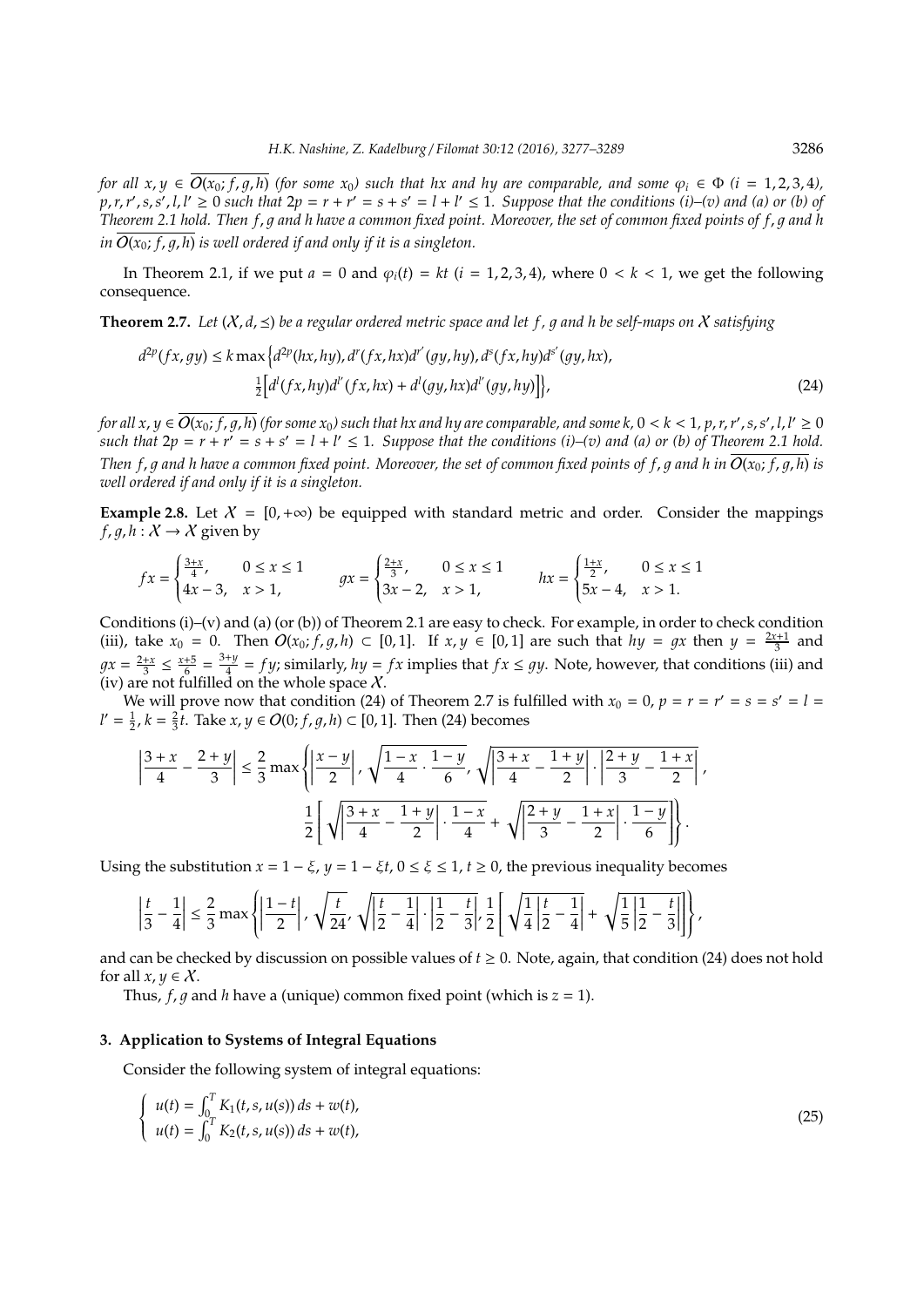$t \in I = [0, T]$ , where  $T > 0$ . The purpose of this section is to give an existence theorem for a solution of the system (25) using Theorem 2.7.

Let  $\ll$  be an arbitrary partial order relation on  $\mathbb{R}^n$ . Let  $X := C(I, \mathbb{R}^n)$  with the usual supremum norm, i.e.,  $||x||_X = \max_{t \in I} ||x(t)||$ , for  $x \in C(I, \mathbb{R}^n)$ . Consider on X the partial order defined by

$$
x \leq y
$$
 if and only if  $x(t) \ll y(t)$  for any  $t \in [0, T]$ .

Then  $(X,\preceq)$  is a partially ordered set. Also  $(X,\|\cdot\|_X)$  is a complete metric space. Moreover for any increasing sequence  $\{x_n\}$  in X converging to  $x^* \in X$ , we have  $x_n(t) \ll x^*(t)$  for any  $t \in [0, T]$ .

Define  $f, g: X \to X$  by

$$
fx(t) = \int_0^T K_1(t, s, x(s))ds + w(t), \ t \in [0, T],
$$

and

$$
gx(t) = \int_0^T K_2(t, s, x(s))ds + w(t), \ t \in [0, T].
$$

**Theorem 3.1.** *Consider the integral equations (25). Assume the following hypotheses:*  $(i)$   $K_1$ ,  $K_2$ :  $[0, T] \times [0, T] \times \mathbb{R}^n \rightarrow \mathbb{R}^n$  and  $w : \mathbb{R}^n \rightarrow \mathbb{R}^n$  are continuous, *(ii) for each*  $t, s \in [0, T]$ *,* 

$$
\sum_{i=1}^{n} C_i
$$

$$
K_1(t, s, x(s)) \ll K_2(t, s, \int_0^T K_1(s, \tau, x(\tau)) d\tau + w(s)),
$$
  

$$
K_2(t, s, x(s)) \ll K_1(t, s, \int_0^T K_2(s, \tau, x(\tau)) d\tau + w(s)),
$$

*(iii) there exists a continuous function*  $G: I \times I \rightarrow \mathbb{R}_+$  *such that* 

$$
||K_1(t, s, u(t)) - K_2(t, s, v(t))||^p
$$
  
\n
$$
\leq G(t, s) \max \left\{\n\begin{array}{c}\n||u(t) - v(t)||^{2p}, ||fu(t) - u(t)||^r||gv(t) - v(t)||^{r'}, \\
||fu(t) - v(t)||^s||gv(t) - u(t)||^{s'}, \\
\frac{1}{\sqrt{2}}[||fu(t) - v(t)||^l||fu(t) - u(t)||^{l'} + ||gv(t) - u(t)||^l||gv(t) - v(t)||^{l'}]\n\end{array}\n\right\}
$$

for each  $t, s \in I$  and comparable  $u, v \in X$ , where  $p, r, r', s, s', l, l' \ge 0$  with  $2p = r + r' = s + s' = l + l' \le 1$ ;

(*iv*) max 
$$
\int_{t \in I}^{T} G(t, s) ds = \alpha < T^{-p}
$$
.  
\n(*v*) *x* ≤ *fx* and *x* ≤ *gx* for all *x* ∈ *X*.  
\nThen the system of integral equations (25) has a solution *u*<sup>\*</sup> in *C*(*I*,  $\mathbb{R}^{n}$ ).

*Proof.* By assumption (ii), we have, for all  $t \in [0, T]$ ,

$$
f x(t) = \int_0^T K_1(t, s, x(s)) ds + w(t)
$$
  
\n
$$
\ll \int_0^T K_2(t, s, \int_0^T K_1(s, \tau, x(\tau)) d\tau + w(s)) ds + w(t)
$$
  
\n
$$
= \int_0^T K_2(t, s, f x(s)) ds + w(t)
$$
  
\n
$$
= gf x(t)
$$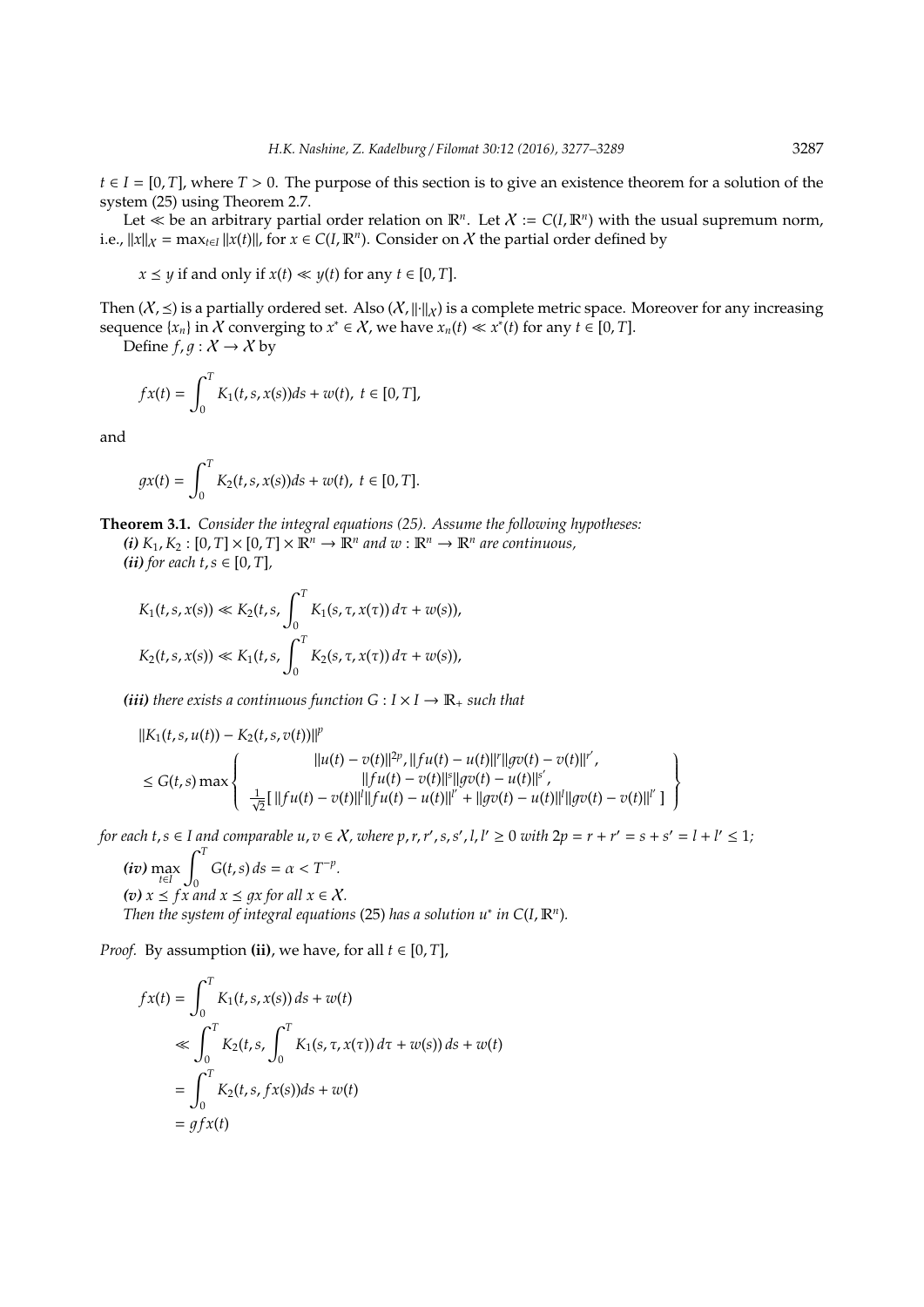and

$$
gx(t) = \int_0^T K_2(t, s, x(s)) ds + w(t)
$$
  
\n
$$
\ll \int_0^T K_1(t, s, \int_0^T K_2(s, \tau x(\tau)) d\tau + w(s)) ds + w(t)
$$
  
\n
$$
= \int_0^T K_1(t, s, f x(s)) ds + w(t)
$$
  
\n
$$
= fgx(t).
$$

Thus, we have  $qx \leq fqx$  and  $fx \leq qfx$  for all  $x \in \mathcal{X}$ . This shows that q and f are weakly increasing. From assumption  $(v)$ ,  $f$  and  $q$  are dominating maps.

Also, for each comparable  $u, v \in X$ , by (iii) and (iv), we have:

$$
||fu(t) - gv(t)|| \le \int_0^T ||K_1(t, s, u(s)) - K_2(t, s, v(s))|| ds
$$
  
\n
$$
\le T \left( \int_0^T G(t, s) ds \right)^{1/p} \max \left\{ \begin{array}{c} ||u(t) - v(t)||^{2p}, ||fu(t) - u(t)||^{r} ||gv(t) - v(t)||^{r'}, \\ ||fu(t) - v(t)||^{s} ||gv(t) - u(t)||^{s'}, \\ \frac{1}{\sqrt{2}} [||fu(t) - v(t)||^{l} ||fu(t) - u(t)||^{l'} + ||gv(t) - u(t)||^{l'} ||gv(t) - v(t)||^{l'} ] \end{array} \right\}^{1/p}
$$
  
\n
$$
\le T \alpha^{1/p} \max \left\{ \begin{array}{c} d^{2p}(u, v), d^{r}(fu, u)d^{r'}(gv, v), d^{s}(fu, v)d^{s'}(gv, u), \\ \frac{1}{\sqrt{2}} [d^{l}(fu, v)d^{l'}(fu, u) - d^{l}(gv, u)d^{l'}(gv, v)] \end{array} \right\}^{1/2p}.
$$

On routine calculations, we get

$$
d^{2p}(fu,gv) \leq \alpha^2 T^{2p} \max \left\{ \begin{array}{c} d^{2p}(u,v), d^r(fu,u)d^{r'}(gv,v), d^s(fu,v)d^{s'}(gv,u), \\ \frac{1}{2}[d^l(fu,v)d^{l'}(fu,u) + d^l(gv,u)d^{l'}(gv,v)] \end{array} \right\}
$$

for each comparable  $u, v \in X$ . Then, Theorem 2.7 is applicable, where *h* is the identity mapping and  $k = \alpha^2 T^{2p} \in (0, 1)$ . So *f* and *g* have a common fixed point. Thus, there exists a  $u^* \in C(I)$ , a common fixed point of  $f$  and  $g$ , that is  $u^*$  is a solution to (25).

#### **References**

- [1] F. E. Browder, W. V. Petryshyn, Construction of fixed points of nonlinear mappings in Hilbert spaces, J. Math. Anal. Appl. 20 (1967) 197–228.
- [2] Lj. B. Ćirić, A generalization of Banach's contraction principle, Proc. Amer. Math. Soc. 45 (1974) 267–273.
- [3] K. P. R. Sastry, S. V. R. Naidu, I. H. N. Rao, K. P. R. Rao, Common fixed points for asymptotically regular mappings, Indian J. Pure Appl. Math. 15 (1984) 849–854.
- [4] A. C. M. Ran, M. C. B. Reurings, A fixed point theorem in partially ordered sets and some applications to matrix equations, Proc. Amer. Math. Soc. 132 (2004) 1435–1443.
- [5] J. J. Nieto, R. Rodríguez-López, Contractive mapping theorems in partially ordered sets and applications to ordinary differential equations, Order 22 (2005) 223–239.
- [6] R. P. Agarwal, M.A. El-Gebeily, D. O'Regan, Generalized contractions in partially ordered metric spaces, Appl. Anal. 87 (2008) 1–8.
- [7] J. Harjani, K. Sadarangani, Fixed point theorems for weakly contractive mappings in partially ordered sets, Nonlinear Anal. 71 (2009), 3403–3410.
- [8] H. K. Nashine, I. Altun, Fixed point theorems for generalized weakly contractive condition in ordered metric spaces, Fixed Point Theory and Appl. 2011 (2011) Article ID 132367, 20 pages.
- [9] H. K. Nashine, B. Samet, Fixed point results for mappings satisfying  $(\psi, \varphi)$ -weakly contractive condition in partially ordered metric spaces, Nonlinear Anal. 74 (2011) 2201–2209.
- [10] D. O'Regan, A. Petrusel, Fixed point theorems for generalized contractions in ordered metric spaces, J. Math. Anal. Appl. 341 (2008) 1241–1252.
- [11] M. Abbas, T. Nazir, S. Radenovic, Common fixed point of four maps in partially ordered metric spaces, Appl. Math. Lett. 24 ´ (2011) 1520–1526.